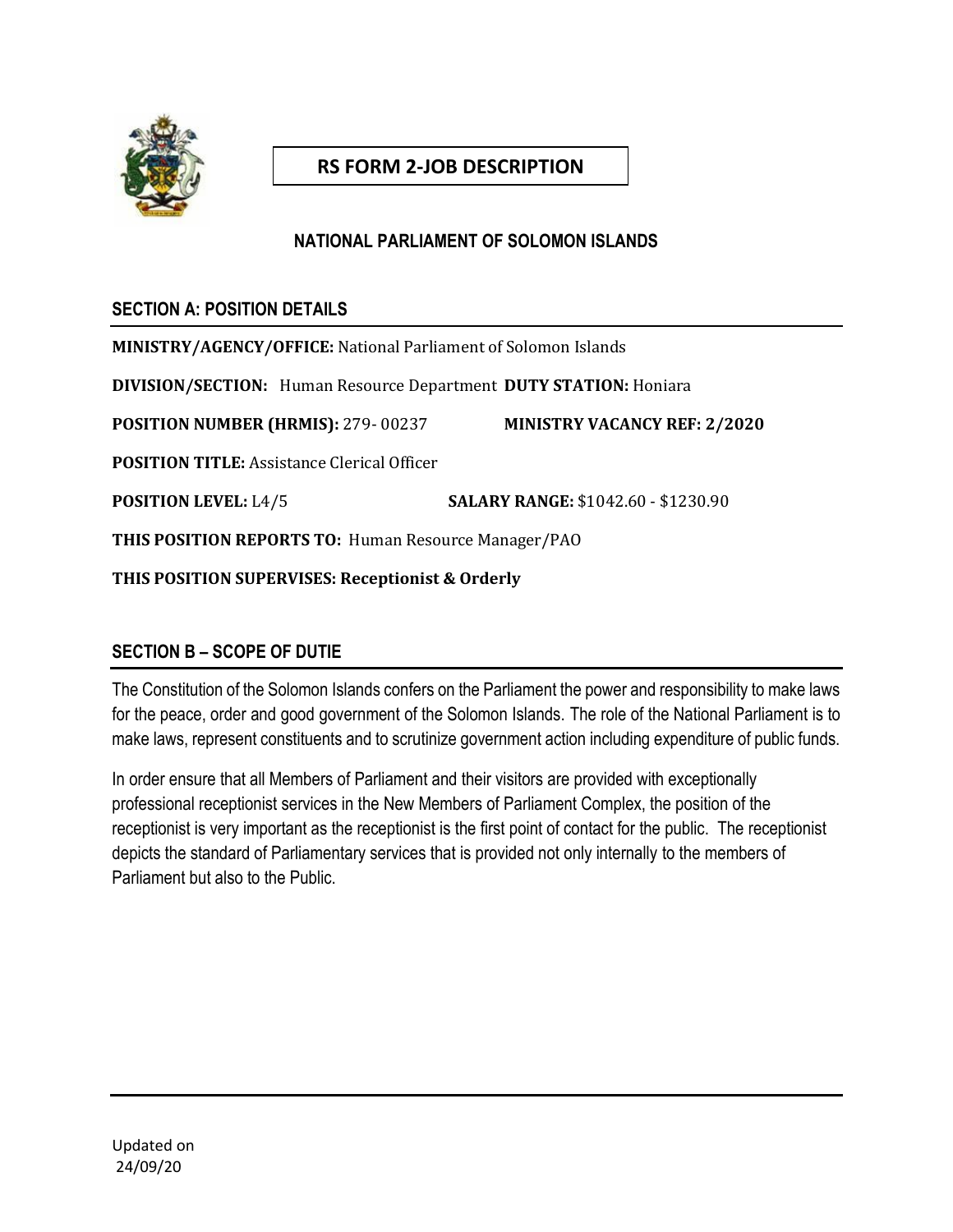### **SECTION C – KEY DUTIES**

#### **(Key Accountabilities);**

The officer will be required to:

a) Answer incoming phone calls at the reception area in a timely and professional manner. b) Provide professional customer service to all visitors to the National Parliament

c) Direct visitors to appropriate contacts within the Members of Parliament Complex. d) Collect and distribute mails from the registry office

e) Liaise with the Members Personal Secretary to ensure that appointments to meet with Members of Parliament are properly recorded and scheduled.

f) Ensure that there is a flow workplace communication.

g) Organise and manage data entry records and administration folders required daily for the functioning of the reception.

h) Assist in other Office tasks when required to do so

#### **SECTION D – QUALIFICATION CAPABILITY AND EXPERIENCE**

#### **Qualification**

1. Diploma in secretarial studies, 4 years work experience.

#### **Experience**

a) Incoming phone calls answered at the reception area in a timely and professional manner.

- b) Professional customer service provided to all visitors to the National Parliament
- c) Visitors directed to appropriate contacts within the Members of Parliament Complex.
- d) Mails Collected and distributed to appropriate offices on time
- e) Closely worked with the Members Personal Secretary to ensure that appointments to meet with

Members of Parliament are properly recorded and scheduled.

- f) Workplace communication efficiently operating.
- g) Data entry records managed and administer.
- h) Assist in other Office tasks when required to do so

#### **KEY CAPABILITIES:**

- 1. Report Writing Skills,
- 2. Data analysis skills,
- 3. Communication skills using Ms Outlook and MS office programs
- 4. Skills of coordinating team work

#### **SECTION E – TERMS AND CONDITIONS**

• Salary per fortnight: \$1042.60 - \$1230.90